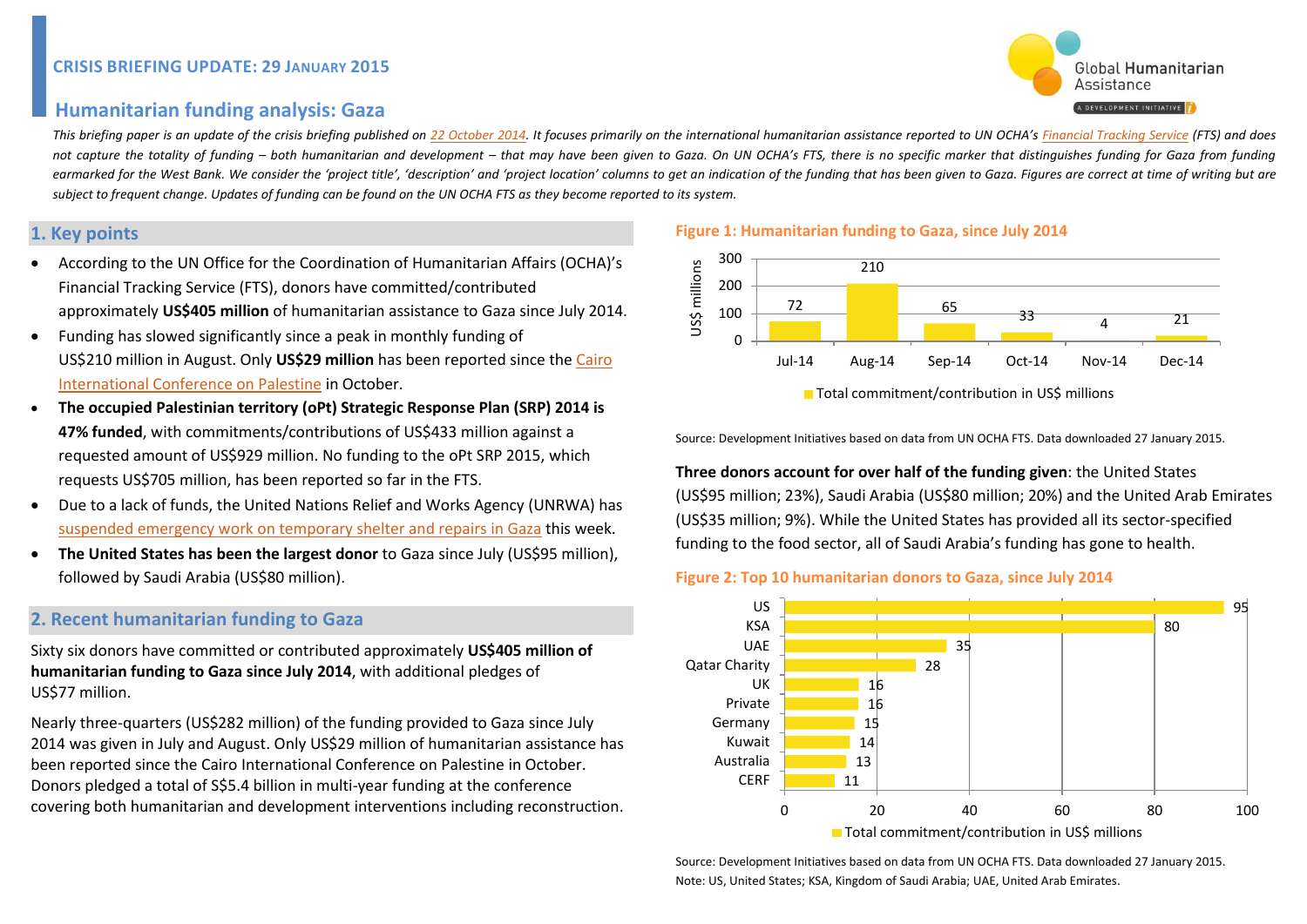# **3. Appeals and response plans**

## **UN-coordinated appeals**

Requirements in the oPt SRP 2014 more than doubled in the course of 2014 to US\$929 million following the escalation of humanitarian needs in Gaza. The appeal has received US\$433 million so far and is currently **47% funded**. This compares to the average of 57% for all UN-coordinated appeals in 2014. The 47% is some 20 percentage points below the average for the previous five oPt UN-consolidated appeals. It represents the first time an oPt UN-coordinated appeal has had less than 50% of its requirements met at the end of a year.

## **Figure 3: Proportion of UN-coordinated oPt appeals met and unmet, 2009–2014**



Source: Development Initiatives based on data from UN OCHA FTS. Data downloaded 27 January 2015.

The largest proportion of funding to the oPt SRP 2014 is allocated to the **food security** cluster (47%; US\$204 million). This cluster had the largest requirements in the appeal, accounting for 58% (US\$543 million) of total needs identified in the appeal. 31% of funding to the oPt SRP 2014 is not specified to a specific cluster.

### **Figure 4: Humanitarian funding to oPt SRP 2014, by cluster**



Source: Development Initiatives based on data from UN OCHA FTS. Data downloaded 27 January 2015. Note: NFIs, non-food items; WASH, water, sanitation and hygiene.

[The oPt SRP for 2015](http://reliefweb.int/report/occupied-palestinian-territory/occupied-palestinian-territory-strategic-response-plan-2015) was released in December 2014. It requests US\$705 million, an increase of US\$224 million from the initial requirements of US\$391 million identified in the initial oPt SRP 2014. The oPt SRP 2015 targets a total of 1.6 million people, the majority of them in Gaza. Funding requirements are largest for the **food security** cluster (US\$324 million; 46%), followed by **shelter and non-food items (NFIs)** (US\$225 million; 32%). Together these two clusters make up over three quarters of requirements.

#### **Figure 5: oPt SRP 2015: Requirements and number of people targeted**

| Cluster                      | Requirements | <b>Requirements</b><br>priority | Est. people<br>in need     | Est. people<br>targeted |
|------------------------------|--------------|---------------------------------|----------------------------|-------------------------|
| <b>Education</b>             | \$20m        | 20%                             | 0.76m<br>people            | 55%                     |
| Health &<br><b>Nutrition</b> | \$21m        | 33%                             | 1.6 <sub>m</sub><br>people | 100%                    |
| Coordination                 | \$23m        | 1%                              | 1.9 <sub>m</sub><br>people | 100%                    |
| <b>WASH</b>                  | \$39m        | 49%                             | 1.4 <sub>m</sub><br>people | 36%                     |
| Protection                   | \$52m        | 48%                             | 1.65m<br>people            | 88%                     |
| Shelter &<br><b>NFIs</b>     | \$225m       | 75%                             | 0.5 <sub>m</sub><br>people | 60%                     |
| <b>Food Security</b>         |              | 18%<br>\$324m                   | 1.9 <sub>m</sub><br>people | 84%                     |

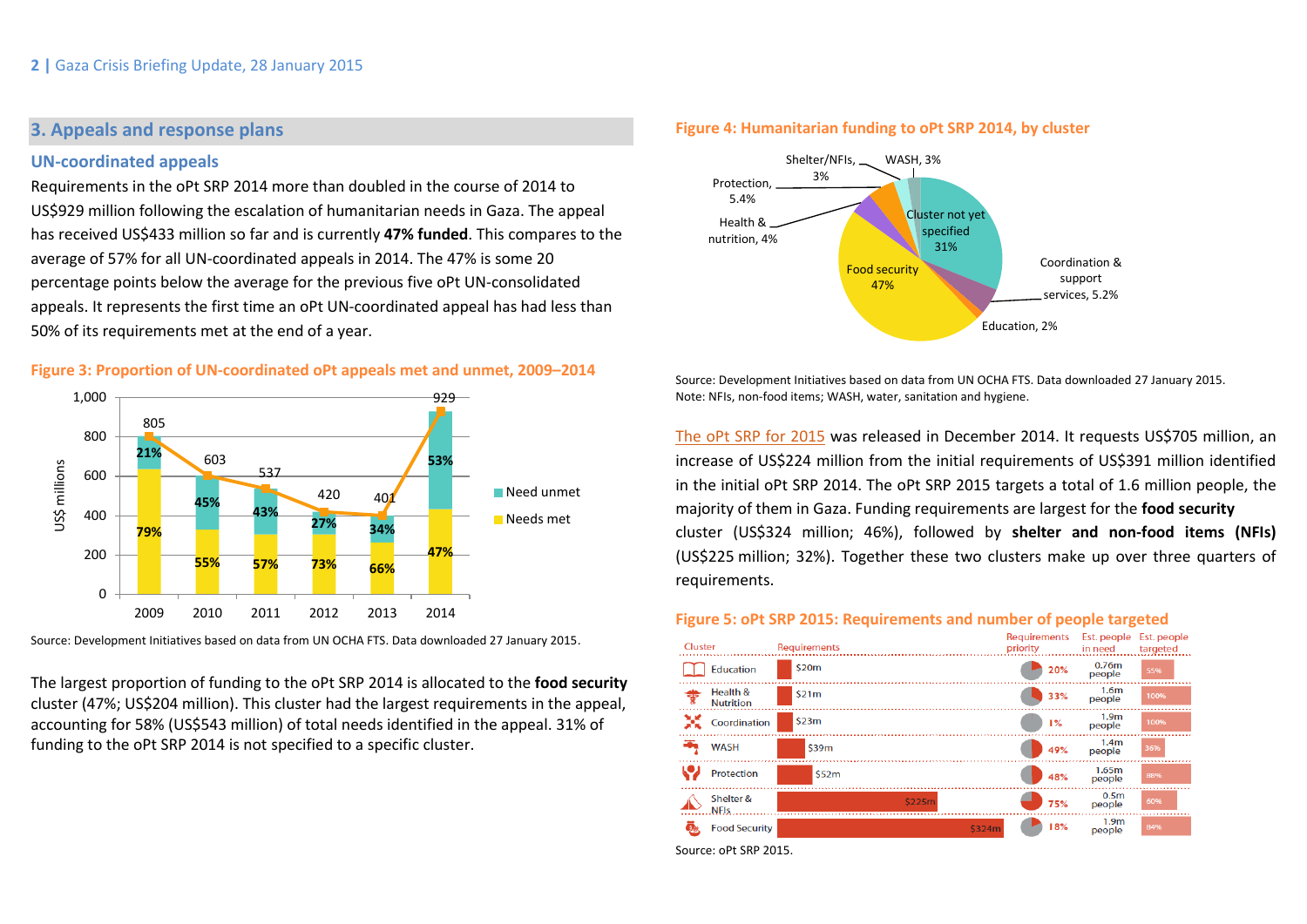No funding to the oPt SRP 2015 has been reported in the FTS so far. Th[e European](https://webgate.ec.europa.eu/hac/)  [Emergency Disaster Response Information System](https://webgate.ec.europa.eu/hac/) (EDRIS), managed by the European Commission's Humanitarian Aid and Civil Protection department (ECHO), shows that US\$4.3 million/EUR3.8 million worth of commitments has been provided to oPt by ECHO in the past week, though none of this funding was for the oPt SRP 2015.

#### **Red Cross and Red Crescent Movement Appeals**

[The International Committee of the Red Cross](https://www.icrc.org/en/document/icrc-emergency-and-headquarters-appeals-key-data-2015#.VMijbGisWfU) (ICRC) global appeal for 2015 requests US\$56 million/CHF50.5 million for activities in Israel and oPt. This makes it the seventh largest ICRC operation in 2015.

# **4. Pooled funding as part of the response**

## **i Central Emergency Response Fund (CERF)**

US\$461 million of CERF funding has been allocated globally in 2014, US\$11 million of which has been disbursed in the oPt from CERF's rapid response window between 11 and 26 September 2014. This places the oPt  $15<sup>th</sup>$  out of 45 countries receiving CERF funding that year. Just under 50% (US\$5 million) of the CERF funding for oPt in 2014 has been allocated to food distribution projects; the remaining funding has gone to water and sanitation, protection and health interventions.

oPt has not received any CERF funding in 2015 so far. Only Libya has received funding through the CERF's rapid response window in 2015 and oPt is not one of the humanitarian crises to receive assistance through [CERF's first round of funding to](http://reliefweb.int/sites/reliefweb.int/files/resources/Central%20Emergency%20Response%20Fund%20press%20release%2023Jan2015%20_0.pdf)  [support underfunded emergencies](http://reliefweb.int/sites/reliefweb.int/files/resources/Central%20Emergency%20Response%20Fund%20press%20release%2023Jan2015%20_0.pdf) in 2015.

## **ii Emergency Response Fund (ERF)**

The ERF in oPt disbursed a total of US\$9.1 million to Gaza in 2014, representing twothirds of total funding disbursed to oPt in 2014. Food security projects received the largest proportion of funding (32%; US\$2.9 million), followed closely by water, sanitation and hygiene interventions (25%; US\$2.3 million)<sup>1</sup>. 13% of all ERF funding for Gaza in 2014 reported on FTS has gone to UN agencies (United Nations Development Programme, US\$499,000; and UNRWA, US\$250,000) – the remaining proportion has gone to non-governmental organisations.

### **Other pooled funds**

There are no other humanitarian country-based pooled funds in oPt. A Palestinian Reform and Development Plan Trust Fund, a multi-donor budget support mechanism administered by the World Bank, has recently [transferred US\\$31.6 million to oPt](http://www.worldbank.org/en/news/press-release/2014/12/24/an-additional-us316-million-in-budget-support-to-the-palestinian-authority) in support of economic reforms and the humanitarian response in Gaza.

## **5. Development assistance to the oPt**

Beyond humanitarian assistance, oPt receives a significant amount of development assistance from donors. These represent resources that can support a boarder response to the situation in Gaza, beyond meeting essential humanitarian needs.

Donors reporting to the [International Aid Transparency Initiative](http://www.aidtransparency.net/) (IATI) gave a total of US\$1.4 billion of international assistance – capturing both humanitarian and development assistance – to oPt in 2014. The largest donor was the European Union who provided US\$441 million, followed by Germany (US\$292 million).

#### **Figure 6: Top 10 donors reporting international assistance to oPt, 2014**



Source: Development Initiatives based on d-portal and IATI data. Data downloaded 28 January 2015. Note: UNDP, United Nations Development Programme; WFP, World Food Programme.

### **6. Humanitarian funding trends to Gaza (historic)**